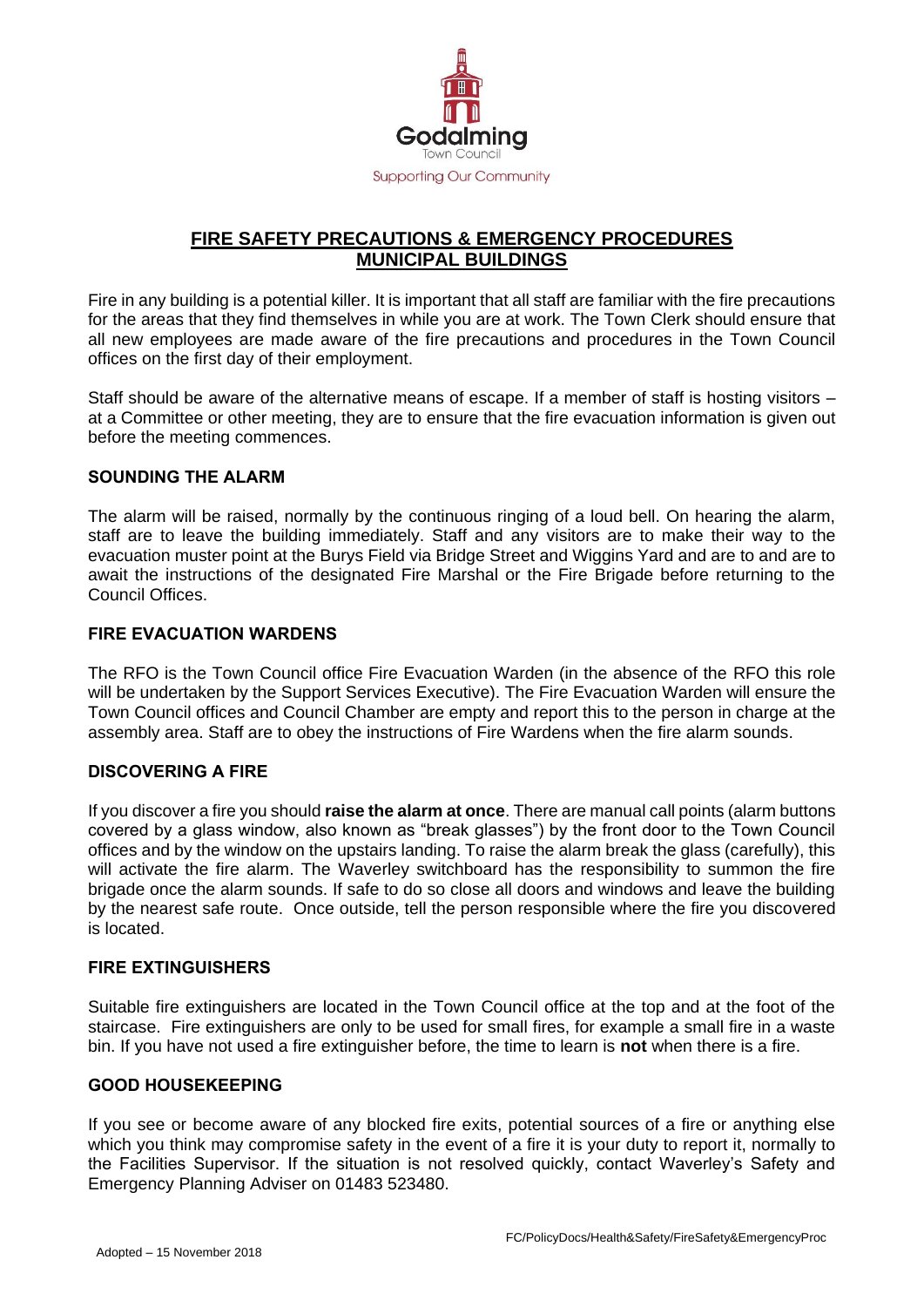## **BOMB THREAT CALL – MUNICIPAL BUILDINGS**

In the event that you receive a bomb threat call please ask the following questions and keep the caller talking as long as possible

### **WHERE IS THE BOMB?**

**WHAT TIME WILL IT GO OFF?**

**WHAT DOES IT LOOK LIKE?**

**WHY ARE YOU DOING THIS?** 

### **WHO ARE YOU?**

At the end of the call immediately ring the emergency number 01483 523000 and report the incident. Then notify the town clerk or facilities supervisor

Write down the exact words of the message.

Record anything that was specific about the caller - e.g.

**Calm or excited Male or female Accent or odd language use Old or young sounding Background noise or music**

If you come across a suspect package, parcel or bag etc. – please:

**Ring the emergency number 01483 523000 to report the package. Then notify the Town Clerk or Facilities Supervisor** 

## **DO NOT ATTEMPT TO OPEN IT YOURSELF.**